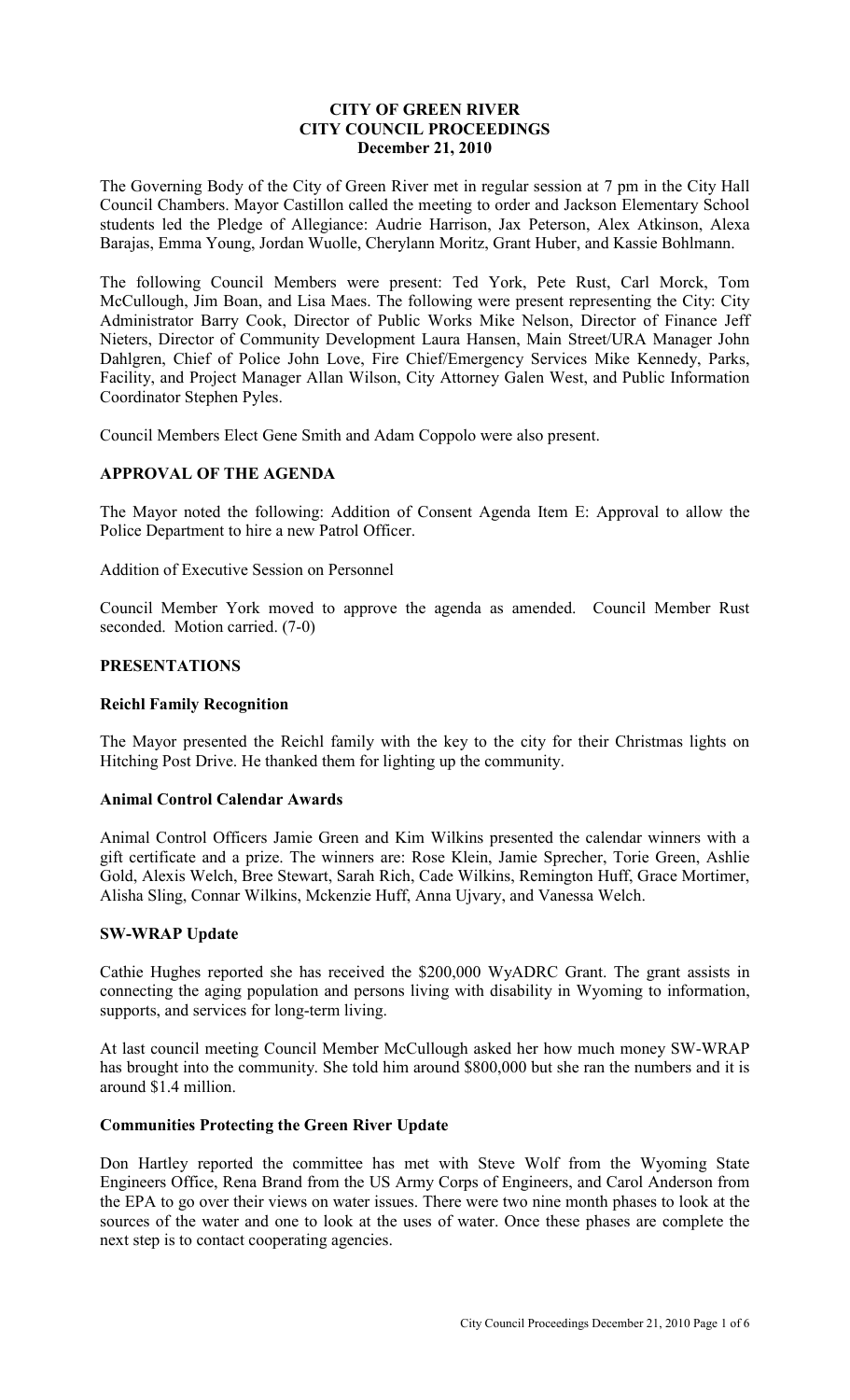The committee also met with Eric Kuhn from the Colorado River District. This group has been working on opposition to the Trans Basin Diversion since 1937. He suggested they stay involved in all issues, educate everyone, and remain patient. Mr. Hartley said there will not be a decision made until 2018.

Council Member McCullough said thank you to all members of the committee.

The Mayor asked about the anti-speculation legislation.

Mr. Hartley said this is legislation on speculating water and is currently being looked into for Wyoming. They are not sure of the effectiveness until they have more information on the legislation.

## **SWEDA Update**

Michelle Hostetler Director of SWEDA said she attended training at the International Economic Development Institute and she is looking for partners to bring the trainers here. They could teach the community and SWEDA how to work together to bring economic development to the city.

SWEDA is planning to do a capital campaign, and this will bring some changes. They would like to grow as a community with the communities input. She is putting together an advisory board for this and she would like community members and any council members to take part.

Sideline's Restaurant is still planning to move forward. He can begin to build before the grant is put through. The grant will be submitted in March for the parking lot.

Mrs. Hostetler said they are planning to renew the Comprehensive Economic Plan. The state requires the plan to be updated every seven years. They have to have this plan in order to receive any grants from the state. The first time they did a Comprehensive Economic Plan it cost \$25,000 but they are hoping it will be much less this time.

She said the Green River booklet is almost complete and the SWEDA's website is up and running www.sweda.net.

#### **Recognition of Outgoing Council Members**

The Mayor presented Council Members, Morck, York and Rust watches with the city logo and thanked them for their years of service.

#### **CITIZEN REQUESTS AND OTHER COMMUNICATIONS**

Mr. Dahlgren said they had a very successful collection of cards for the Holiday Cards for Heroes. The card total for this year was 1,941. He thanked everyone who participated.

Janet Hartford, Director of the Green River Chamber of Commerce, said thank you to council members that are leaving for their service and support.

She reminds everyone about the legislative forum on Monday, December 27, 2010, at the Hampton Inn in Green River, at 6:00 pm. If anyone would like to talk to the legislators during this meeting they can call the Chamber to schedule an appointment at 875-5711.

Green River Chamber of Commerce will be closed on Friday, December 24, 2010 until January 3, 2011.

She said adopt a tree program is going well, and she thanked council for their help with Santa's Arrival.

## **RESOLUTIONS**

## **Animal Control Donation**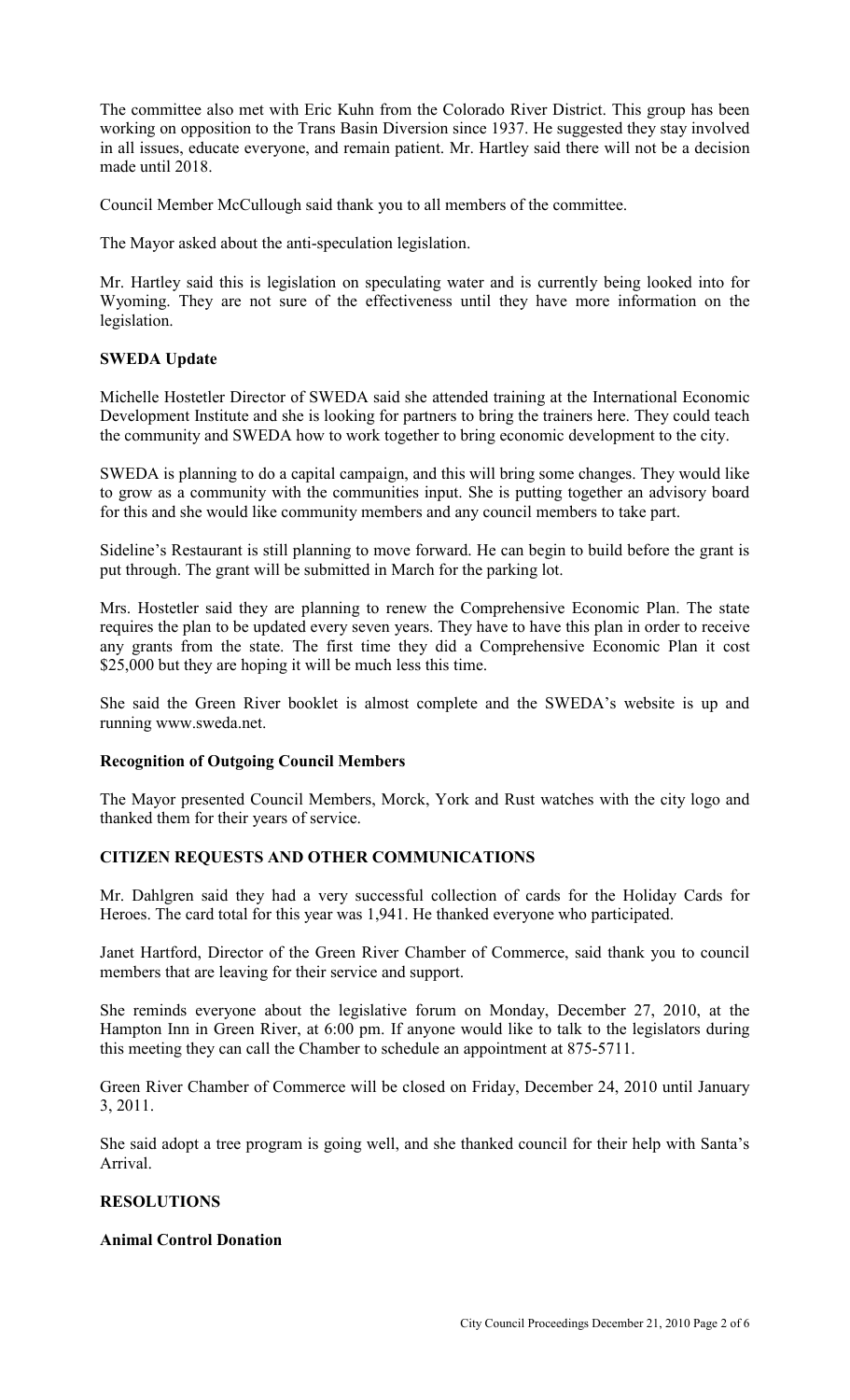**R10-98: A resolution for the governing body of the City of Green River, Wyoming, to approve an increase in expenditure authority in the General Fund; Police Department-Animal Control Division and accept a donation from Smith's Grocery Store in the amount of \$1,100.** 

Council Member York moved to approve the resolution. Council Member Morck seconded. Motion carried. (7-0)

## **Energy Efficient Project**

**R10-99: A resolution for the governing body of the City of Green River, Wyoming, to approve an increase in expenditure authority in the Capitol Projects Fund for the Energy Efficient Project in the amount of \$125,000.**

Council Member Morck moved to approve the resolution. Council Member Maes seconded.

Mr. Wilson said this will update city buildings lights and will make them more efficient. The city will have a return of investment within two and a half years.

Motion carried. (7-0)

## **Spur Road Change Order Number 1**

**R10-100: A resolution for the governing body of the City of Green River, Wyoming, to approve an increase in expenditure authority in the Capital Projects Fund for the FMC Spur Road Project and to accept change order number one in the amount of \$60,616.47.**

Council Member Morck moved to approve the resolution. Council Member McCullough seconded.

Council Member Boan said he knows for a fact that Reiman Corp. did not get a copy of the engineering study. If they would have they would have known that they were going to encounter very hard rock. Page three states that there is rock there and they would need specialty equipment to break the rock up. He said J. Wright was the only bidder that received the study and he feels their bid was much higher because they knew ahead of time that rock was going to be a problem. He wanted to know why Reiman Corp. is asking the taxpayers to pay for this now, when Reiman Corp. had the information available to know this was going to be an issue.

Council Member York said he wished Reiman Corp. was here to answer Council Member Boan questions but he will still move forward with his vote.

Mr. Brown from Inberg-Miller Engineers said the change order is a change in procedure in the contract. There is a need for the change order because there is approximately 7,000 cubic feet of rock that has to be broken down with different equipment because of the size.

Council Member Boan said the city pays Inberg-Miller a large amount of money to study the project and make the information of the study available to the contractors. It is the fault of the contractors that do not get the study information, bid on a project, and then need more money to complete the project.

Mr. Brown said they cannot specify the kind of equipment that a contractor brings to the site for a project. It is outlined in the contract the contractor will have to break down the rock by running over it with heavy equipment, so it is not a factor of how hard the rock is it is the size of the rock.

Council Member Boan said this is probably why J. Wright was so much higher than the other bidders. After this change order and the additional costs of Inberg-Miller it will be closer to the highest bid.

Mr. Brown said J. Wright was 37% higher than the other bids but he cannot speculate why. He said he did not know the amount that Inberg-Miller will charge.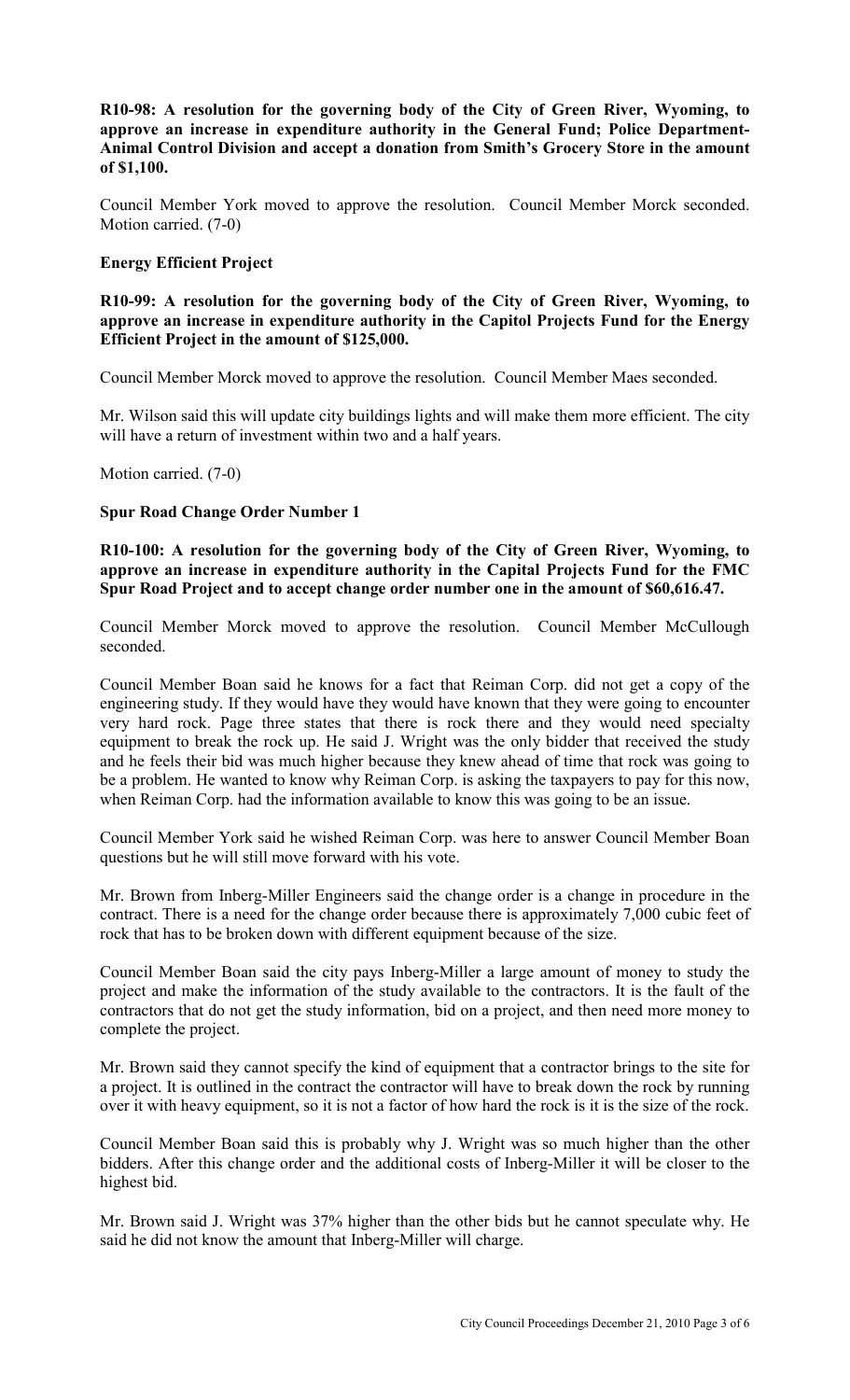Council Member Rust said no one knows why J. Wright bid the amount he did, so council should not speculate.

Council Member McCullough said at the workshop last week the amount requested was \$115,000 and now it is \$60,000. He said maybe all contractors should be aware that next time a change order is requested it might be looked at with more scrutiny.

Council Member Rust said he will be voting no on this because what Council Member Boan has brought up. He feels they do not have all the information.

Motion carried. (4-2) with Council Members Boan and Rust voting no.

## **COUNCIL ACTION ITEMS**

#### **Business Ready Community Grant and the Community Development Block Grant**

Council Member Morck moved to approve both the Business Ready Community Grant and the Community Development Block Grant agreements from the Wyoming Business Council for the purpose of renovating the Tomahawk building and authorize the Mayor to sign on behalf of the City of Green River. Council Member McCullough seconded.

Council Member McCullough asked Mr. Cook when he thinks they will be able to start working on this project.

Mr. Cook said currently Myers Anderson Architects are designing the project and when they are finished, the designs will be reviewed. After all design aspects are completed the project will go out for bid. Possibly the project will begin in the summer 2011.

Motion carried. (7-0)

#### **Joint Powers Water Board**

Council Member McCullough moved to confirm the Mayor's appointment of Phillip Luzmoor to the Joint Powers Water Board. Council Member Boan seconded. Motion carried. (7-0)

## **Main Street Advisory Board**

Council Member York moved to confirm the Mayor's appointment of Terri Cook to the Main Street Advisory Board for a three-year term. Council Member Rust seconded. Motion carried. (7- 0)

#### **Visitors Center Building**

Council Member Maes moved to authorize expenditures from the Force Account line item to Century Contractors in the amount of \$6,105.60 for the Visitors Center Building. Council Member McCullough seconded.

Mr. Cook said the city entered into a contract for the Visitors Center Building for \$635,798. The \$635,798 included \$10,000 that would be placed in a force account. A force account is for any unforeseen costs that might come up while a project is in progress. Therefore the money will come from the force account so there will not be an increase to the line item for the project.

The Mayor asked what will happen to the remaining \$3,000.

Mr. Cook said it will stay in the force account line item, unless it is spent, until the project is completed.

Motion carried. (7-0)

## **Visitors Center Change Order #1**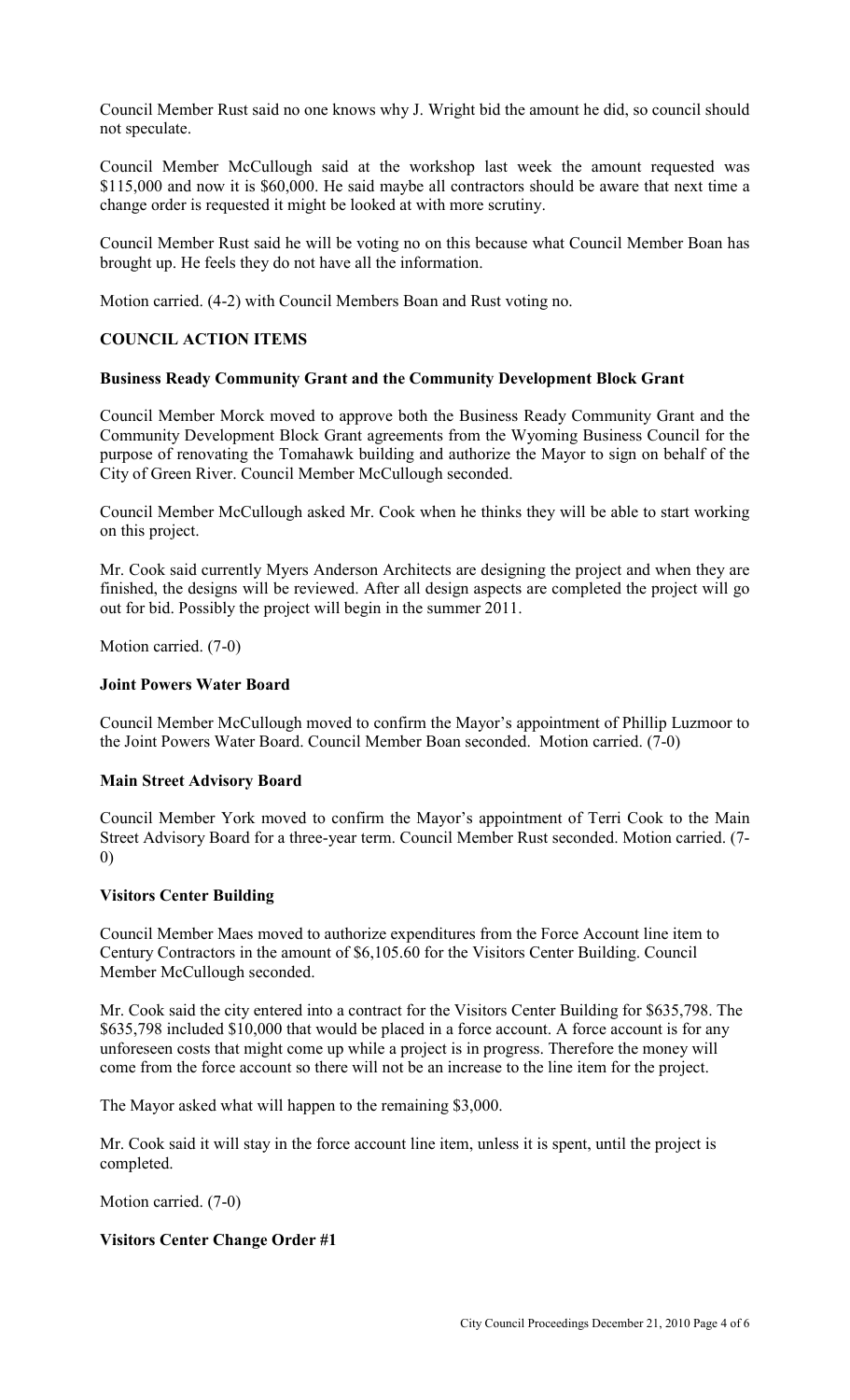Council Member York moved to approve Change Order #1 to Century Contractors for an additional thirty days to allow for completion of construction on the Green River Visitors Center within the specified contract. Council Member McCullough seconded. Motion carried. (7-0)

## **CONSENT AGENDA**

Council Member Rust moved to approve the following consent agenda items. Council Member McCullough seconded. Motion carried. (7-0)

- One night fundraising event for the Parks and Recreation Department Plato's Loft After-School Program.
- Solid Waste Division submittal of a grant application through the USDA Rural Development Utilities Programs.
- Minutes for: November 30, 2010 Special Council and November 30, 2010 Special Workshop.
- Financial Reports and Payment of Bills: Prepaid Invoices =  $$120,227.81$  Outstanding Invoices =  $$408,358.91$ Pre-authorization Payments =  $$755,000.00$  Payroll Expenditures =  $$348,041.48$
- Allow Police Department to hire a new Patrol Officer

# **CITY ADMINISTRATOR'S REPORT**

Mr. Cook updated council on the ongoing Capital Projects. The 16-inch waterline, water system improvements, and the storm drain project. He is planning to review these projects at the workshop in January.

There will be a Legislative Forum on Monday, December 27, 2010. He will be putting together a booklet to highlight local issues and any other issues that anyone would like to address.

The holiday trash collection schedule is listed on channel thirteen and in the newspaper.

The Employee Relations Committee sent a signed letter to say thank you to the Mayor and Council for the employee stipend and to wish them a Happy Holiday season.

## **CITY ATTORNEY'S REPORT**

Mr. West wished everyone a very Merry Christmas, a Happy New Year, and he reported he has enjoyed serving as the City's Attorney for 2010.

## **MAYOR AND COUNCIL REPORTS**

Council Member Rust wished everyone a very Merry Christmas and Happy and healthy New Year. He thanked Main Street Board, Futures Board and Brad Sutherland for their efforts in the Tomahawk. He also thanked the citizens of Green River along with his family for their support for the past eight years.

Council Member York said Merry Christmas and Happy New Year. He said it is hard to believe that is has been eight years. It has had its ups and downs but he has enjoyed it. He mentioned his family and the amount of changes that happen during the time that passes. He said he does plan to continue to be involved even though he will not be on the council. He thanked Mr. Cook and the city staff for their help through his time on the council.

Council Member Maes echoed everyone in wishing Merry Christmas and Happy New Year. She said it was an honor to work with Council Members Rust, York, and Morck. She will miss them.

Council Member Boan said he knows there have been problems keeping the tree lights lit on Uinta, but he is asking if there is any chance they could get them lit. They have adopted a tree in honor of their son's fiancé, he is coming home tomorrow, and they would like for him to see the tree lit.

He also said Merry Christmas and Happy New Year. He thanked the council members York, Rust, and Morck for their service and the volunteers that serve on committees.